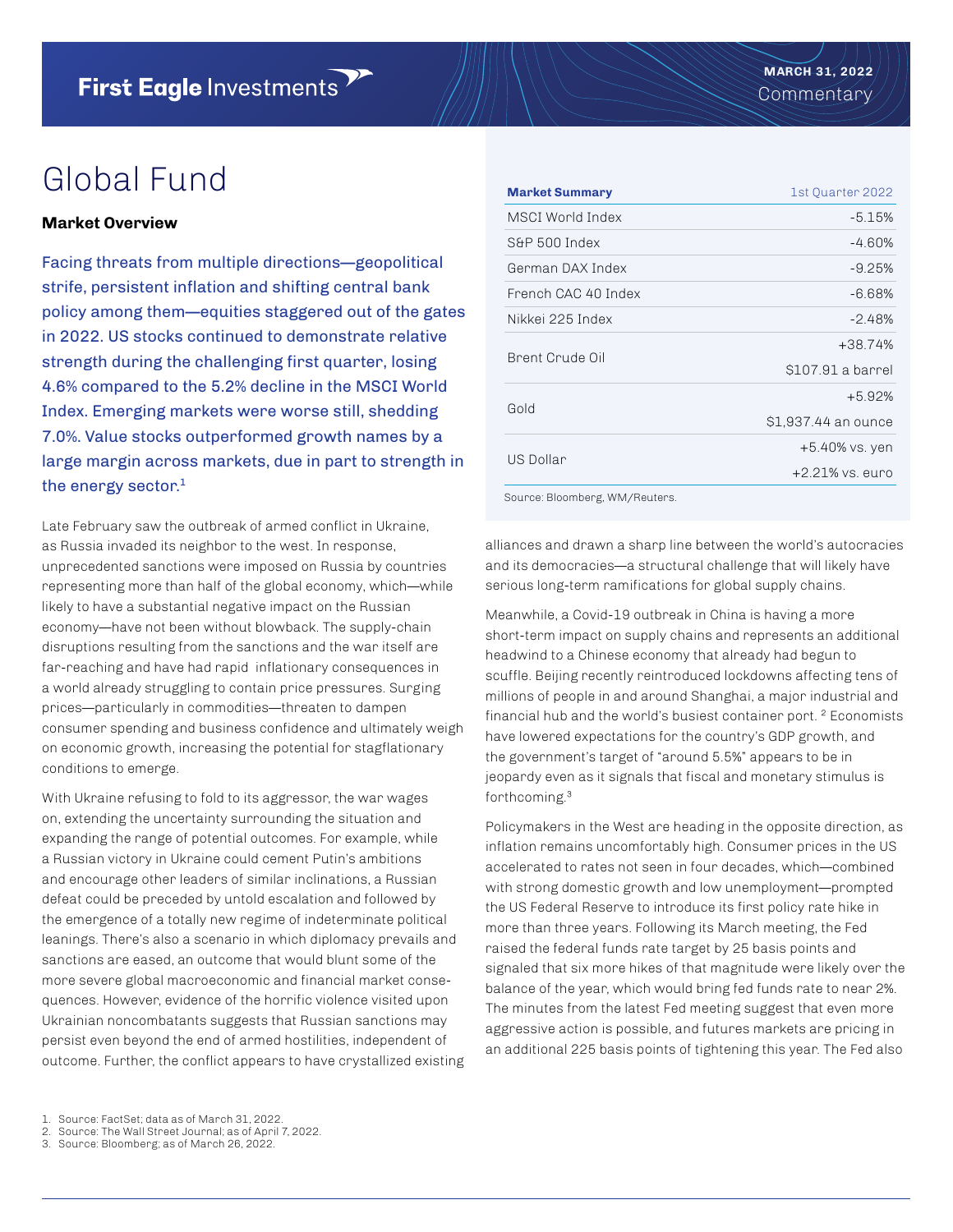is finalizing a plan to pare back its \$9 trillion balance sheet through a monthly run-off of up to \$95 billion of maturing securities.<sup>4</sup>

## *Searching for Resilience in an Uncertain Environment*

In our view, war is among the conditions that moves us out of the comfort zone of quantifiable risk and into the domain of uncertainty. In his fifth century BC book The History of the Peloponnesian War, Thucydides noted that "For war of all things proceeds least upon definite rules." It is wisdom such as this that reinforces our belief in the fundamental role of humility in investing and drives us to build resilient portfolios.

In an uncertain world, we believe it's important to view investments simultaneously for opportunity and for ballast. The confluence of geopolitical aggravation and potentially stagflationary forces suggest the environment may not be particularly nurturing of risk assets, but we feel good about our portfolio from the bottom up and we have diversified exposure to what we see as constructive tailwinds across a range of industries and geographies.

That said, inflation and the potential threat of slowing growth represent a risk to corporate earnings in general. The US exited the worst of the Covid lockdowns with pretty sound economic momentum, and, as such, consensus expectations call earnings

growth just shy of 10% in 2022.5 Businesses in certain sub-sectors of the market that experienced rapid growth during the pandemic may be a particular cause for concern, as many of these companies had especially elevated sales-growth assumptions built into their consensus earnings forecast. Now, however, they face a wall of headwinds related to policy, labor and commodity supply, and have seen pretty substantial derating as a result—and the potential for more should a more structural deceleration in growth rates emerge.

Further, it's possible that Ukraine/Russia conflict may represent a tipping point for the US dollar as the global reserve currency, especially if a favorable resolution remains elusive. The freeze on Russia's ample foreign currency reserves must have other central banks questioning the value of holding their reserves in financial assets to which access can be blocked when needed most—and perhaps have them considering greater diversification of their reserve assets, including more substantial allocations to real assets like gold.

We hold gold in many of our portfolios for two primary reasons: to mitigate the short-term impacts of extreme events, such as war, and to serve as a long-term potential hedge against monetary debasement, inflation and other currency issues. Thus far in the current crisis, gold's reputation has been validated on both fronts.

- 4. Source: The Wall Street Journal; as of April 6, 2022.
- 5. Source: FactSet; data as of April 11, 2022.

# **Portfolio Review**

Global Fund A Shares (without sales charge\*) posted a return of 0.28% in first quarter 2022. North America was the biggest contributor from a regional standpoint, while developed Europe and Japan detracted. Energy, materials and financials were the top contributors among economic sectors; information technology, consumer discretionary and communication services detracted from performance. The Global Fund outperformed the MSCI World Index in the period.

Leading contributors in the First Eagle Global Fund this quarter included Exxon Mobil Corporation, gold bullion, Schlumberger NV, NOV Inc. and Newmont Corporation.

Sharply higher energy prices during the first quarter served as a tailwind for shares of integrated oil and gas companies such as Exxon Mobil, even as increased input costs weighed on margins for their downstream activities. Meanwhile, oilfield services companies in general posted even stronger gains to start 2022; this industry tends to be highly sensitive to oil and gas capital expenditure cycles, and the stocks rallied as markets anticipated the potential for higher exploration and production budgets in the coming years. Beneficiaries of this trend included

Schlumberger, which has been repositioning its business to focus on international markets and on services that leverage its extensive intellectual property and technology capabilities. It also included NOV, which specializes in complex rig equipment used in higher-cost extraction and production settings such as deepwater fields.

After trading in a range to start the year, the gold price broke higher in February as Russia's invasion of Ukraine grew imminent and investors sought perceived safe havens. Notably, at this point gold appeared to decouple from long-dated Treasury yields, which it had tracked quite closely over the past several years. Despite the move higher, gold remains well below its long-term averages relative to risk assets and maintains its appeal as a potential hedge.

Shares of Colorado-based Newmont, the largest gold miner in the world, rallied on both the strength of the gold price and improving company fundamentals. The company reported strong results for the fourth quarter and reiterated its production guidance through 2026. Furthermore, Newmont now expects to achieve higher operating leverage by keeping production costs flat while realizing

Performance for Class A shares without the effect of sales charges and assumes all distributions have been reinvested, and if a sales charge was included values would be lower.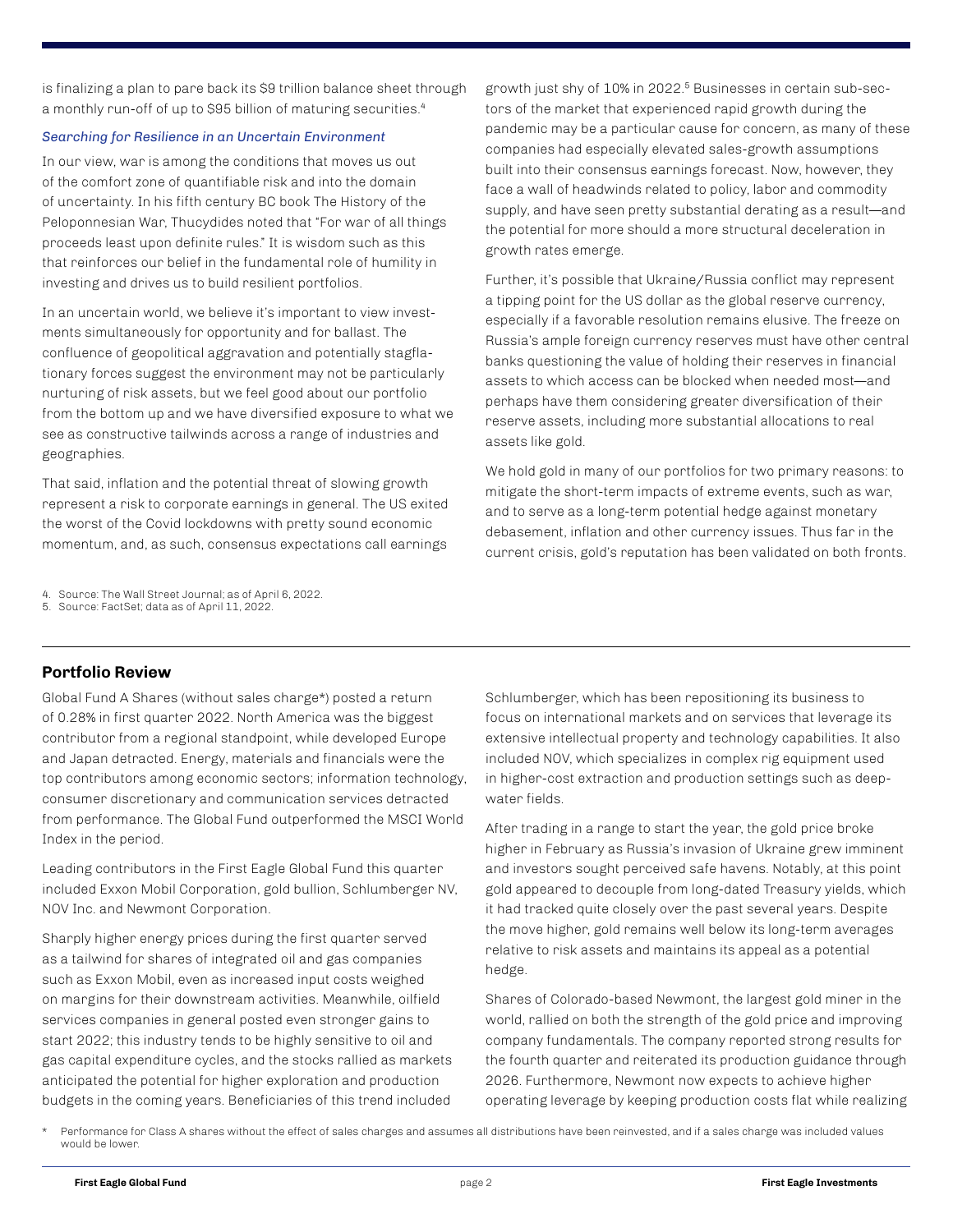higher gold prices. We remain constructive on the stock, which offers steady production anchored in good jurisdictions, a good pipeline of organic projects, a strong balance sheet and proven management. The company returned \$2.3 billion to shareholders through dividends and share repurchases in 2021 and extended its stock buyback program through 2022.

The leading detractors in the quarter were Meta Platforms Inc. Class A, Compagnie Financière Richemont SA, IPG Photonics Corporation, Prosus N.V. Class N and FANUC Corporation.

Meta Platforms, the parent company of Facebook, Instagram and WhatsApp, among others, traded lower during the quarter. The company warned of slowing growth in its core advertising business due to recent privacy policy changes made by Apple to its mobile operating systems that limit Facebook's ability to track user data. The limited visibility of the company's investment in augmented reality also appears to be an overhang in the stock. We believe that Facebook's core business and ability to generate cash remain strong and growth in its international user base has not slowed. In addition, the recent price decline has enabled the company to buy back stock at a favorable valuation.

Shares of Switzerland-based luxury goods company Richemont, which counts Cartier and Van Cleef & Arpels among its maisons, lagged during the quarter on concerns about the recent Covid shutdowns in China, Macau and Hong Kong, and the perception that the company has a larger Russian customer base relative to its peer group. We continue to believe that Richemont is well positioned to meet future demand for jewelry and watches and think that the restructuring of its ownership and control of online retailer Yoox Net-a-Porter will remove another overhang from the stock.

IPG Photonics is a leader in fiber laser technology, which has applications across a wide range of end users in the industrial, semiconductor, medical and defense fields. Shares of the US-based company declined during the first quarter because of concerns that its Russian operations would be disrupted by the invasion of Ukraine and sanctions against Russia. Direct sales to Russian customers are minimal, and IPG is preparing to relocate production or assembly activities to sites outside Russia if necessary. We continue to believe IPG is well positioned to gain market share over time as its target customers increasingly adopt fiber laser technology.

Based in Amsterdam, Prosus is a technology investment firm and subsidiary of South Africa's Naspers. The company's largest holding is a near-30% stake in Chinese technology firm Tencent Holdings, which traded down along with the rest of the Chinese technology sector in the first quarter. Though very small in comparison to its Tencent position, the Russian investments in Prosus's venture capital portfolio also appeared to serve as a headwind to the stock. We continue to like the opportunity set at Prosus, which completed \$5 billion stock buyback program in the first quarter.

Based in Japan, Fanuc is a global leader in computerized numerical control devices and robots. Fanuc shares experienced weakness because of concerns that Chinese industrial growth is slowing down, where Fanuc has a substantial presence. Supplychain bottlenecks also have increased Fanuc's input and logistics costs, but we believe that the underlying business remains strong. Furthermore, we believe that the company has been taking market share given its operational superiority in the face of supply-chain constraints.

We appreciate your confidence and thank you for your support.

Sincerely,

First Eagle Investments